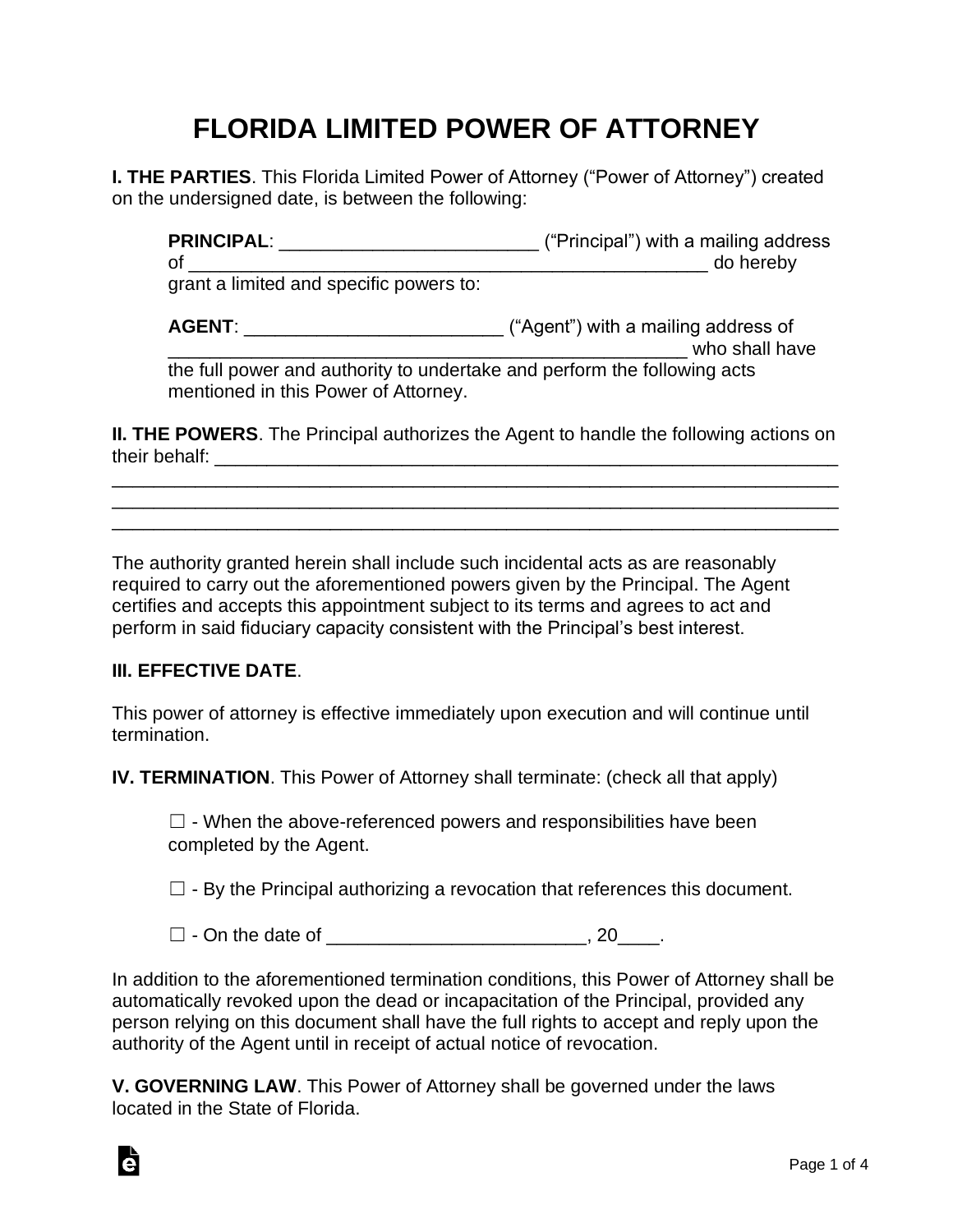**VI. EXECUTION**. IN WITNESS WHEREOF, I, the Principal, have executed this Power of Attorney on \_\_\_\_\_\_\_\_\_\_\_\_\_\_\_\_\_\_\_\_\_\_\_\_\_\_\_\_\_\_\_\_, 20\_\_\_\_.

**Principal's Signature**

è

[\\_\\_\\_\\_\\_\\_\\_\\_\\_\\_\\_\\_\\_\\_\\_\\_\\_\\_\\_\\_\\_\\_\\_\\_\\_\\_\\_\\_\\_\\_\\_\\_\\_\\_\\_\\_\\_\\_\\_\\_](https://esign.com)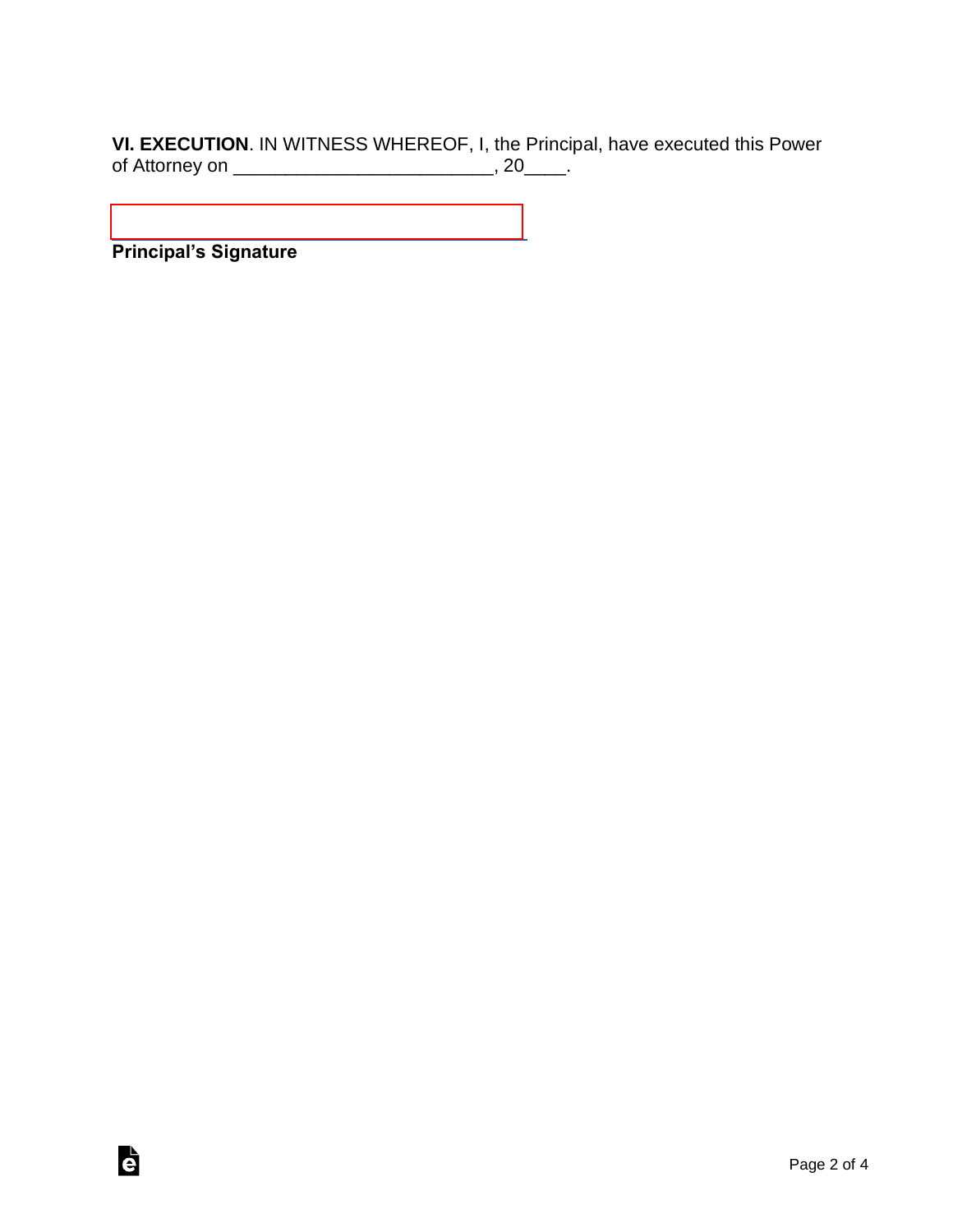We, the witnesses, each do hereby declare in the presence of the Principal that the Principal signed and executed this instrument in the presence of each of us, that the Principal signed it willingly, that each of us hereby signs this Power of Attorney as witness at the request of the Principal and in the Principal's presence, and that, to the best of our knowledge, the Principal is eighteen years of age or over, of sound mind, and under no constraint or undue influence.

Witness's Signature

[\\_\\_\\_\\_\\_\\_\\_\\_\\_\\_\\_\\_\\_\\_\\_\\_\\_\\_\\_\\_\\_\\_\\_\\_\\_\\_\\_\\_\\_\\_\\_\\_\\_\\_\\_\\_\\_\\_\\_\\_](https://esign.com)

\_\_\_\_\_\_\_\_\_\_\_\_\_\_\_\_\_\_\_\_\_\_\_\_\_\_\_\_\_\_\_\_\_\_\_\_\_\_\_\_

[\\_\\_\\_\\_\\_\\_\\_\\_\\_\\_\\_\\_\\_\\_\\_\\_\\_\\_\\_\\_\\_\\_\\_\\_\\_\\_\\_\\_\\_\\_\\_\\_\\_\\_\\_\\_\\_\\_\\_\\_](https://esign.com)

\_\_\_\_\_\_\_\_\_\_\_\_\_\_\_\_\_\_\_\_\_\_\_\_\_\_\_\_\_\_\_\_\_\_\_\_\_\_\_\_

**Address** 

Witness's Signature

Address